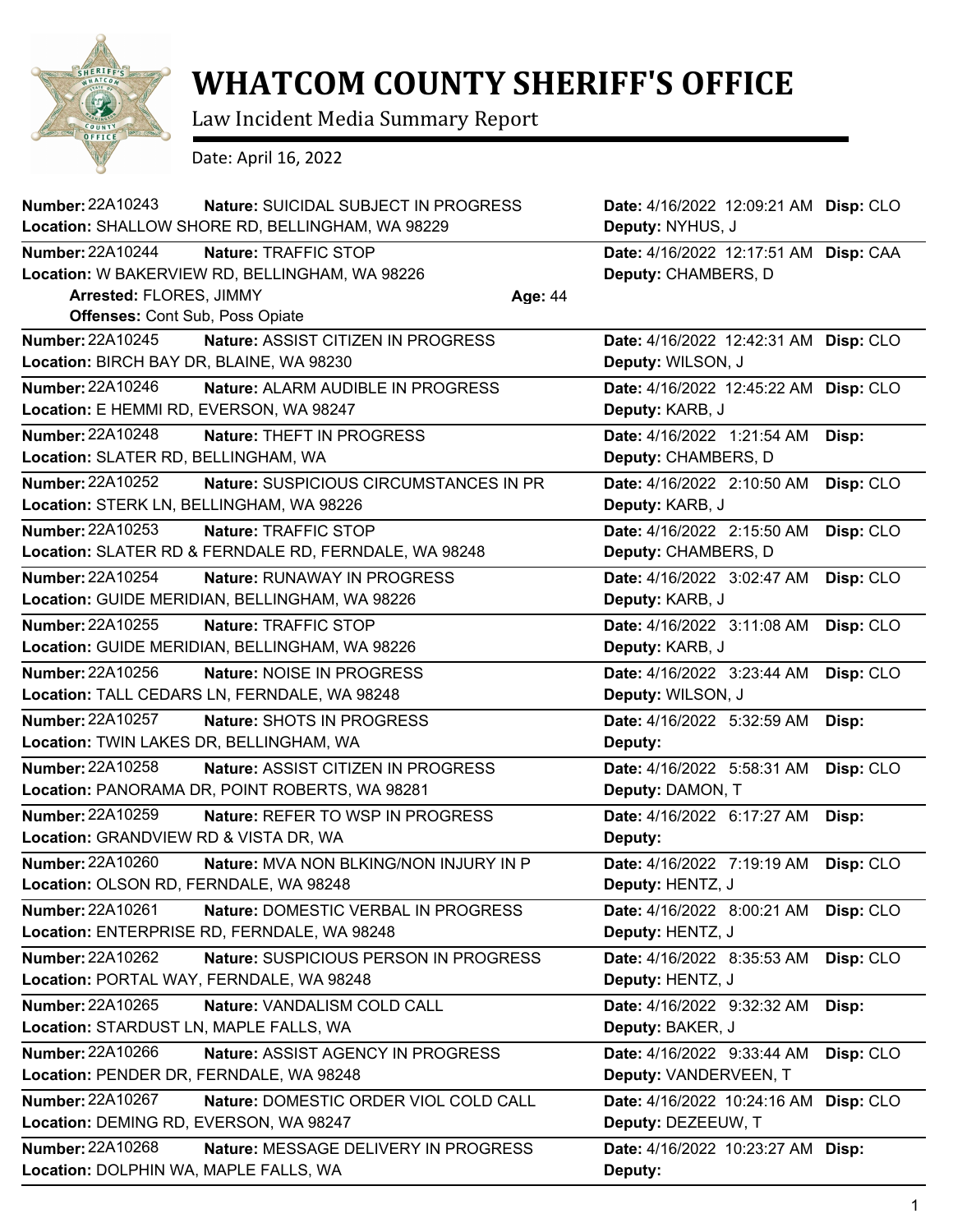| <b>Number: 22A10270</b>                                              | Nature: ALARM AUDIBLE IN PROGRESS                                               |         | Date: 4/16/2022 10:49:30 AM Disp: CLO          |           |
|----------------------------------------------------------------------|---------------------------------------------------------------------------------|---------|------------------------------------------------|-----------|
| Location: OLD STONE WAY, ACME, WA 98220                              |                                                                                 |         | Deputy: VANDYKEN, B                            |           |
| Number: 22A10271                                                     | Nature: ASSIST AGENCY COLD CALL                                                 |         | Date: 4/16/2022 11:11:59 AM Disp: CLO          |           |
| Location: FIR LN, MAPLE FALLS, WA 98266                              |                                                                                 |         | Deputy: BAKER, J                               |           |
| Number: 22A10272<br>Location: MARINE DR, BELLINGHAM, WA              | <b>Nature: WATCH FOR IN PROGRESS</b>                                            |         | Date: 4/16/2022 11:10:48 AM Disp:<br>Deputy:   |           |
| Number: 22A10273                                                     | Nature: ASSIST CITIZEN IN PROGRESS                                              |         | Date: 4/16/2022 11:13:32 AM Disp: CLO          |           |
| Location: E HOFF RD, EVERSON, WA 98247                               |                                                                                 |         | Deputy: DAMON, T                               |           |
| <b>Number: 22A10274</b>                                              | Nature: DOMESTIC ORDER VIOL IN PROGRES                                          |         | Date: 4/16/2022 11:31:47 AM Disp: CAA          |           |
| Location: BIRCH BAY DR, BLAINE, WA 98230                             |                                                                                 |         | Deputy: JONES, D                               |           |
|                                                                      | Arrested: SALISBURY, JONATHAN P.                                                | Age: 29 |                                                |           |
| <b>Offenses: Violation Court Order DV</b>                            |                                                                                 |         |                                                |           |
| Number: 22A10275                                                     | Nature: TRESPASS COLD CALL                                                      |         | Date: 4/16/2022 11:42:25 AM Disp:              |           |
| Location: MT BAKER HW, DEMING, WA                                    |                                                                                 |         | Deputy:                                        |           |
| Number: 22A10276                                                     | Nature: ASSIST CITIZEN IN PROGRESS                                              |         | Date: 4/16/2022 11:51:35 AM Disp: INF          |           |
|                                                                      | Location: MT BAKER HWY, NATIONAL FOREST, WA 98244                               |         | Deputy: VANDYKEN, B                            |           |
| Number: 22A10278                                                     | Nature: VEHICLE PROWL COLD CALL                                                 |         | Date: 4/16/2022 12:24:50 PM Disp: CLO          |           |
| Location: BYERS RD, FERNDALE, WA 98248                               |                                                                                 |         | Deputy: VANDERVEEN, T                          |           |
| <b>Number: 22A10279</b>                                              | Nature: SUSPICIOUS CIRCUMSTANCES IN PR                                          |         | Date: 4/16/2022 12:42:28 PM Disp: CLO          |           |
| Location: BYERS RD, FERNDALE, WA 98248                               |                                                                                 |         | Deputy: HENTZ, J                               |           |
| Number: 22A10281<br>Location: HAMMER RD, LYNDEN, WA                  | Nature: CIVIL STANDBY IN PROGRESS                                               |         | Date: 4/16/2022 1:13:11 PM<br>Deputy: BAKER, J | Disp:     |
| <b>Number: 22A10282</b>                                              | Nature: TRAFFIC HAZARD IN PROGRESS                                              |         | Date: 4/16/2022 1:16:49 PM                     |           |
|                                                                      | Location: MARINE DR & BENNETT DR, BELLINGHAM, WA                                |         | Deputy: DEZEEUW, T                             | Disp:     |
| Number: 22A10283                                                     | Nature: HANGUP (911) IN PROGRESS                                                |         | Date: 4/16/2022 1:17:20 PM                     |           |
| Location:                                                            |                                                                                 |         | Deputy:                                        | Disp:     |
| Number: 22A10284                                                     | Nature: SUSPICIOUS CIRCUMSTANCES IN PR                                          |         | Date: 4/16/2022 1:25:06 PM                     | Disp:     |
|                                                                      | Location: MARINE DR & CLIFFSIDE DR, BELLINGHAM, WA                              |         | Deputy: VANDERVEEN, T                          |           |
| Number: 22A10286                                                     | Nature: WATCH FOR IN PROGRESS                                                   |         | Date: 4/16/2022 1:55:59 PM                     | Disp:     |
| Location: SB I5 AT & MP 26, BELLINGHAM, WA                           |                                                                                 |         | Deputy:                                        |           |
| <b>Number: 22A10287</b>                                              | Nature: CUSTODIAL INTERFERENCE COLD CA                                          |         | Date: 4/16/2022 2:14:59 PM                     | Disp: CLO |
| Location: HAZEL CT, MAPLE FALLS, WA 98266                            |                                                                                 |         | Deputy: BAKER, J                               |           |
| Number: 22A10288                                                     | Nature: TRAFFIC STOP                                                            |         | Date: 4/16/2022 2:33:55 PM                     | Disp: CAA |
|                                                                      | Location: ALDRICH RD, BELLINGHAM, WA 98226                                      |         | Deputy: HEYSTEK, L                             |           |
| Arrested: HANSEN, BLAINE W.                                          |                                                                                 | Age: 29 |                                                |           |
|                                                                      | <b>Offenses: Driving While License Susp</b>                                     |         |                                                |           |
| <b>Number: 22A10290</b><br>Location: HAZEL CT, MAPLE FALLS, WA 98266 | Nature: CHILD ABUSE COLD CALL                                                   |         | Date: 4/16/2022 2:54:56 PM<br>Deputy: ALLEN, J | Disp: CLO |
|                                                                      |                                                                                 |         |                                                |           |
| <b>Number: 22A10292</b>                                              | Nature: SERVE WARRANT IN PROGRESS<br>Location: ALDRICH RD, BELLINGHAM, WA 98226 |         | Date: 4/16/2022 3:02:10 PM                     | Disp: CAA |
| Arrested: HANSEN, BLAINE W.                                          |                                                                                 | Age: 29 | Deputy: HEYSTEK, L                             |           |
| <b>Offenses: Warrant</b>                                             |                                                                                 |         |                                                |           |
| Number: 22A10293                                                     | Nature: FRAUD COLD CALL                                                         |         | Date: 4/16/2022 3:06:26 PM                     | Disp: CLO |
| Location: HALIBUT DR, BLAINE, WA 98230                               |                                                                                 |         | Deputy: BROWN, E                               |           |
| Number: 22A10296                                                     | <b>Nature: MVA NON BLKING/NON INJURY IN P</b>                                   |         | Date: 4/16/2022 3:23:16 PM                     | Disp: CLO |
|                                                                      | Location: W AXTON RD & NORTHWEST DR, BELLINGHAM, WA 98226                       |         | Deputy: BROWN, E                               |           |
| <b>Number: 22A10297</b>                                              | Nature: REFER TO WSP IN PROGRESS                                                |         | Date: 4/16/2022 3:30:53 PM                     | Disp:     |
|                                                                      | Location: VALLEY HW & HOMESTEADER RD, DEMING, WA                                |         | Deputy:                                        |           |
| Number: 22A10298                                                     | Nature: VANDALISM IN PROGRESS                                                   |         | Date: 4/16/2022 3:40:12 PM                     | Disp: CLO |
|                                                                      | Location: HAWTHORNE PL, MAPLE FALLS, WA 98266                                   |         | Deputy: ALLEN, J                               |           |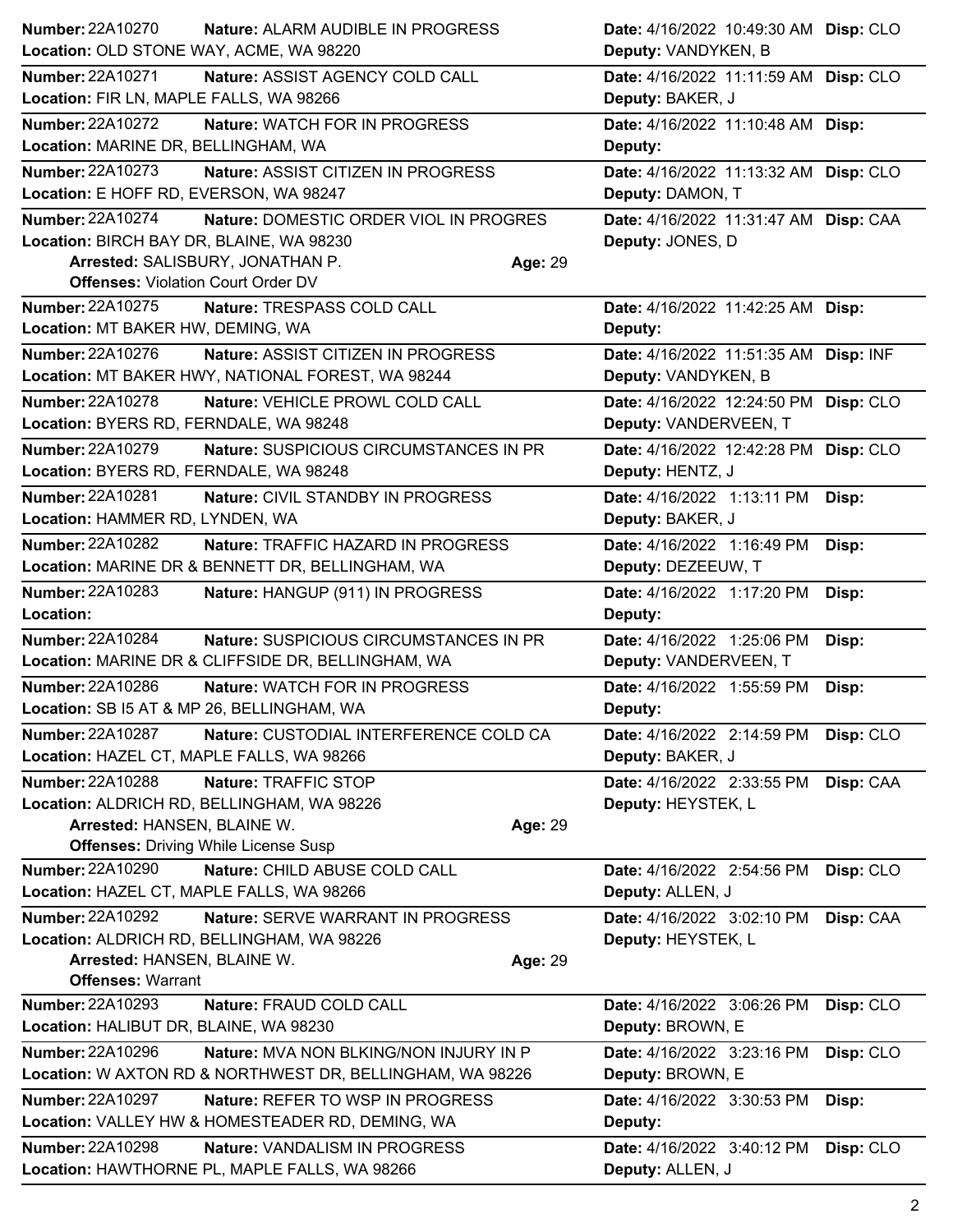| Number: 22A10299<br>Nature: FOLLOW UP                           |                                            | Date: 4/16/2022 3:57:15 PM            | Disp:     |
|-----------------------------------------------------------------|--------------------------------------------|---------------------------------------|-----------|
| Location: WICKLOW PL, POINT ROBERTS, WA                         |                                            | Deputy: LEACH, T                      |           |
| <b>Number: 22A10300</b>                                         | Nature: REFER TO WSP IN PROGRESS           | Date: 4/16/2022 4:03:35 PM            | Disp:     |
| Location: BLAINE RD & GRANDVIEW RD, WA                          |                                            | Deputy:                               |           |
| <b>Number: 22A10301</b><br><b>Nature: WATCH FOR IN PROGRESS</b> |                                            | Date: 4/16/2022 4:08:01 PM            | Disp:     |
| Location: GUIDE MERIDIAN & AXTON RD, BELLINGHAM, WA             |                                            | Deputy:                               |           |
| <b>Number: 22A10302</b><br>Nature: VANDALISM COLD CALL          |                                            | Date: 4/16/2022 5:34:51 PM            | Disp: CLO |
| Location: HAMMER RD, LYNDEN, WA 98264                           |                                            | Deputy: HEYSTEK, L                    |           |
| Number: 22A10303                                                | Nature: REFER TO WSP IN PROGRESS           | Date: 4/16/2022 5:40:10 PM            | Disp:     |
| Location: NB I5 AT & LAKE SAMISH DR, BELLINGHAM, WA             |                                            | Deputy:                               |           |
| Number: 22A10304<br>Nature: MVA INJURY IN PROGRESS              |                                            | Date: 4/16/2022 5:47:44 PM            | Disp: CLO |
| Location: EVERSON GOSHEN RD & CENTRAL RD, EVERSON, WA 98247     |                                            | Deputy: LEBEDEV, P                    |           |
| Number: 22A10305                                                | Nature: MVA BLOCKING IN PROGRESS           | Date: 4/16/2022 5:48:07 PM            | Disp:     |
| Location: EVERSON GOSHEN RD & CENTRAL RD, EVERSON, WA           |                                            | Deputy:                               |           |
| Number: 22A10306                                                | Nature: MVA BLOCKING IN PROGRESS           | Date: 4/16/2022 5:47:45 PM            | Disp:     |
| Location: EVERSON GOSHEN RD & CENTRAL RD, EVERSON, WA           |                                            | Deputy:                               |           |
| <b>Number: 22A10307</b><br>Nature: MENTAL COLD CALL             |                                            | Date: 4/16/2022 5:49:01 PM            | Disp:     |
| Location: BIRCH BAY LYNDEN RD, BLAINE, WA                       |                                            | Deputy:                               |           |
| Number: 22A10309<br>Nature: HAZARD IN PROGRESS                  |                                            | Date: 4/16/2022 6:01:47 PM            | Disp: CLO |
| Location: MOSQUITO LAKE RD, DEMING, WA 98244                    |                                            | Deputy: INGERMANN, N                  |           |
| Number: 22A10310                                                | <b>Nature: DOMESTIC VERBAL IN PROGRESS</b> | Date: 4/16/2022 6:05:52 PM            | Disp: CLO |
| Location: NORTHWEST DR, BELLINGHAM, WA 98226                    |                                            | Deputy: SLYTER, C                     |           |
| Number: 22A10312                                                | <b>Nature: DOMESTIC VERBAL IN PROGRESS</b> | Date: 4/16/2022 6:24:31 PM            | Disp: CLO |
| Location: JIMI HENDRIX WAY, BELLINGHAM, WA 98226                |                                            | Deputy: INGERMANN, N                  |           |
| Number: 22A10313<br>Nature: TRESPASS IN PROGRESS                |                                            | Date: 4/16/2022 6:31:36 PM            | Disp:     |
| Location: GUIDE MERIDIAN, LYNDEN, WA                            |                                            | Deputy:                               |           |
| Number: 22A10314                                                | Nature: REFER TO WSP IN PROGRESS           | Date: 4/16/2022 6:38:49 PM            | Disp:     |
| Location: SB I5 AT & BIRCH BAY LYNDEN RD, WA                    |                                            | Deputy:                               |           |
| Number: 22A10317                                                | Nature: SEX OFFENDER REGISTRATION          | Date: 4/16/2022 7:47:55 PM            | Disp: CLO |
| Location: EVERSON GOSHEN RD, BELLINGHAM, WA 98226               |                                            | Deputy: LEBEDEV, P                    |           |
| Number: 22A10318                                                | Nature: SEX OFFENDER REGISTRATION          | Date: 4/16/2022 7:53:27 PM            | Disp: CLO |
| Location: EVERSON GOSHEN RD, BELLINGHAM, WA 98226               |                                            | Deputy: LEBEDEV, P                    |           |
| Number: 22A10319<br>Nature: TRESPASS IN PROGRESS                |                                            | Date: 4/16/2022 7:54:14 PM            | Disp: CLO |
| Location: ALDERSON RD, BLAINE, WA 98230                         |                                            | Deputy: BROWN, E                      |           |
| Number: 22A10320                                                | Nature: REFER TO WSP IN PROGRESS           | Date: 4/16/2022 7:58:09 PM            | Disp:     |
| Location: GUIDE MERIDIAN & RIVER RD, WA                         |                                            | Deputy:                               |           |
| <b>Number: 22A10322</b>                                         | Nature: DOMESTIC VERBAL IN PROGRESS        | Date: 4/16/2022 8:48:11 PM            | Disp: CLO |
| Location: STABLE LN, BELLINGHAM, WA 98229                       |                                            | Deputy: INGERMANN, N                  |           |
| Number: 22A10323                                                | Nature: ALARM AUDIBLE IN PROGRESS          | Date: 4/16/2022 9:04:59 PM            | Disp:     |
| Location: HARVEST WA, BELLINGHAM, WA                            |                                            | Deputy:                               |           |
| <b>Number: 22A10324</b>                                         | Nature: SUSPICIOUS VEHICLE IN PROGRESS     | Date: 4/16/2022 9:07:18 PM            | Disp: CLO |
| Location: FERNDALE RD, FERNDALE, WA 98248                       |                                            | Deputy: SLYTER, C                     |           |
| Number: 22A10325<br>Nature: THREAT COLD CALL                    |                                            | Date: 4/16/2022 9:06:11 PM            | Disp: CLO |
| Location: SEAWAN PL, BLAINE, WA 98230                           |                                            | Deputy: BROWN, E                      |           |
| <b>Number: 22A10327</b>                                         | Nature: MVA NON BLKING/NON INJURY IN P     | Date: 4/16/2022 10:15:36 PM Disp: CLO |           |
| Location: W HEMMI RD & ALDRICH RD, BELLINGHAM, WA 98226         |                                            | Deputy: YORK, T                       |           |
| <b>Number: 22A10328</b>                                         | Nature: MVA BLOCKING IN PROGRESS           | Date: 4/16/2022 10:16:16 PM Disp:     |           |
| Location: W HEMMI RD & ALDRICH RD, FERNDALE, WA                 |                                            | Deputy:                               |           |